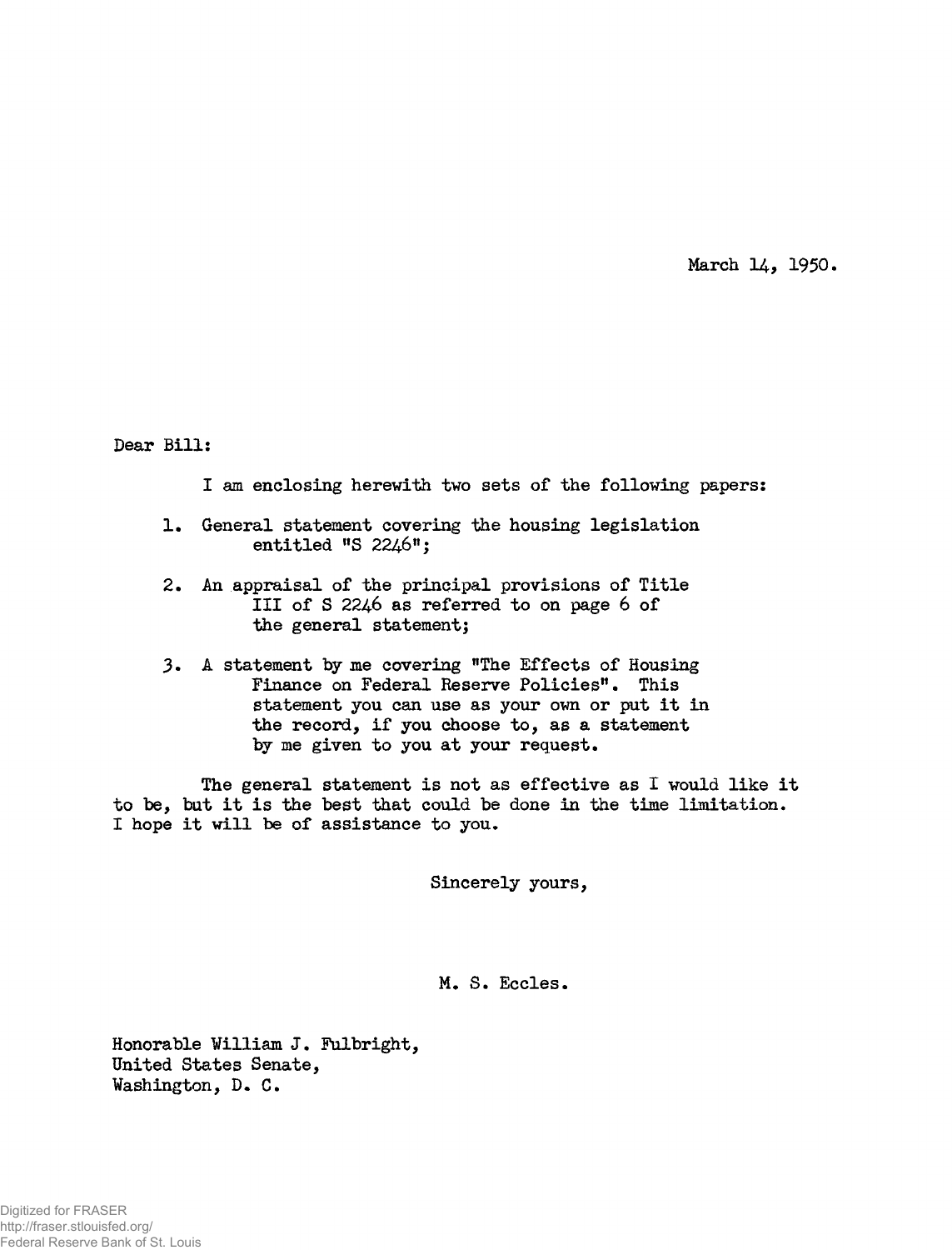S. 2246

S. 2246 is the latest, and probably not the last, of a series of legislative actions and proposals designed to provide special Government aid to enable the American people to obtain housing of higher quality and at lower prices than might be available without such aid.

The major question is whether this chain of development, in which S 2246 is the latest link, has gone further than is necessary and is leading to establishment of special privilege groups and to the accumulation of financing procedures which will operate as inflationary stimulants with the danger of overbuilding and subsequent collapse of values.

The early actions of the Federal Government to intervene in housing problems were reasonably successful before the war in achieving their purposes, which were mainly to encourage the formation of stronger mortgage financing institutions, to secure greater mobility of funds available for mortgage lending, to relieve distress—on the part of both mortgage lenders and debtors—and to provide a method of distributing the risk of home ownership and financing in such a way that people would be willing to take their proper share of the risks.

Before the war, the Federal Housing Administration was successful in achieving a distribution of risks which made for wide acceptability of insured mortgages. This led to the use of the insured mortgage as a device by vhich the Federal Government assumed the risk of emergency building during the defense and war periods, and since the war, the Government has continued to assume a larger part of the risks of lenders and builders than was necessary or desirable.

The prewar progress toward raising standards of construction has been halted, and the Government has become a party to lowering standards, and shares the risk of this deterioration with the borrowing home owners. In the case of rental housing, the owners do not even share the risk, the Government carries practically all of it.

The borrowing home-owner has been encouraged to overlook his risk by being able to obtain insured loans almost large enough to cover, in many cases, the entire cost of the property, and by having his monthly payment cut—both through low interest rates and through long amortization periods—to a level that is in many cases less than the cost of renting.

All of this has been done with the object of broadening the market for housing. Toward the end of the war it was decided that the market had been made so broad that veterans returning from the services would not be able to compete successfully for housing. So an entirely separate program, providing still easier financing terms, was provided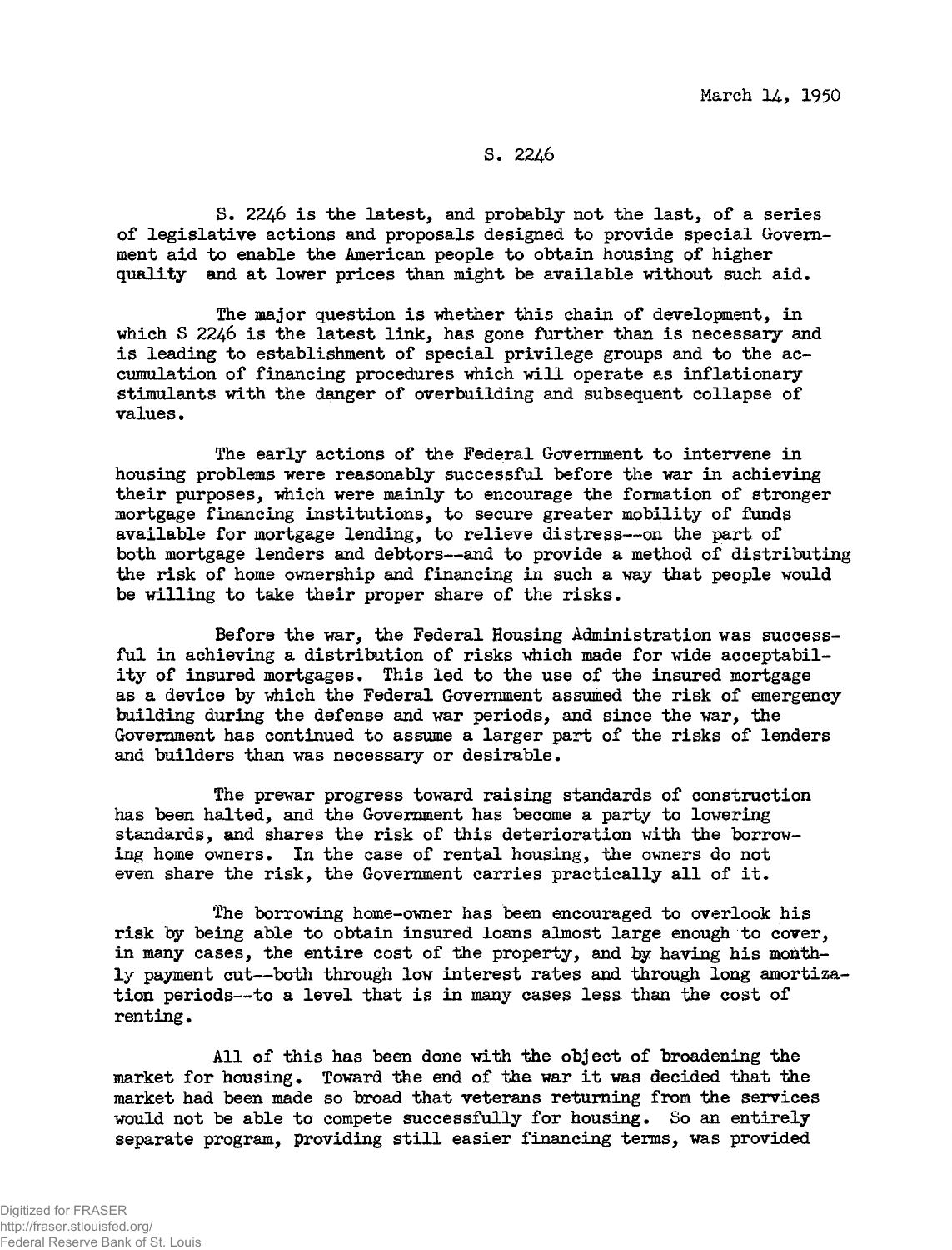for veterans—but without curtailing any of the easy terms on new housing available to non-veterans.

Maximum interest rates have been legislated at a level which is so low as to stimulate demand beyond the supply of savings available . So the Government is forced to advance the funds through Fanny May,thus adding to the Government deficit and inflating the cost of housing. It is now proposed in S 2246 that the Veterans Administration have power to make direct loans, using additional Government money. Maturities have been lengthened so that twenty-five years has become common, and, under some programs, thirty years is possible.

This easing of terras has been introduced at a time when demand would have been strong enough in any case to absorb the supply of housing that could be made available. People wanted houses. Enough of them had funds for larger down-payments, and had sufficient incomes to support larger monthly payments.

It has been argued that not every family could have met the more traditional terms. This is true, but it is also true that even under the best of circumstances, not every family can have a new house. The supply of housing can be increased only slowly, even when building goes forward at capacity. The million houses built in *19A9,* for example, added only about  $2 \frac{1}{2}$  per cent to the total supply. The bulk of the families must depend upon existing houses for their homes.

When demand for housing rises rapidly, as it did after the war, building is stimulated. But building cannot be increased indefinitely. When demand increases faster than building can increase, consumers are bidding against each other for land, labor, and materials to build new houses, and for possession of old houses.

So the fact that not every family could have met more traditional mortgage terms does not mean that the easier terms got many more families into houses. Under more traditional terms, many families would not have been in the market. With the easier terras, many families have been priced out of the market. More houses may have been built since the war in the very strong market which Federal programs have helped to produce than would otherwise have been built. But it may be doubted that this additional building will compensate for the inflation of building costs and property values which has also resulted.

Problems have been raised for the future. We have used extremely easy terms during a period of high economic activity and demand for housing, when people had large amounts of accumulated savings. What terms shall we offer in a period of lower economic activity or slack demand for housing, or when people's savings are smaller or needed for other purposes? We may very well find that the cheap credit we have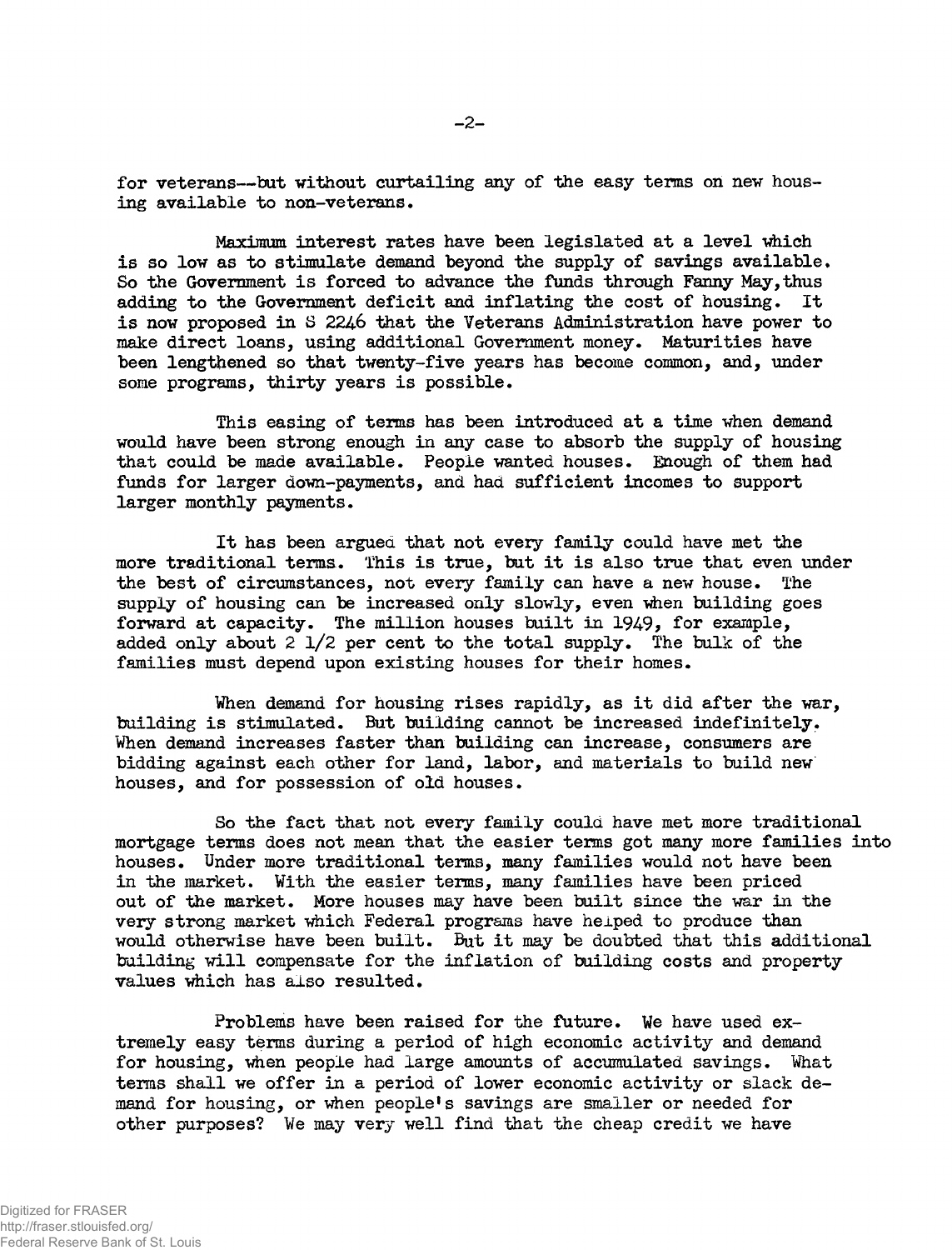offered in recent years will turn out to be very expensive.

These programs have not only created inflation in the housing market, but have also added to general monetary inflation. Widespread extension of credit on mortgages, stimulated by the Federal programs, has resulted in over-all monetary expansion. At a time when Federal Reserve authorities were attempting to restrain inflationary pressures by appropriate actions to make credit more difficult to obtain, insurance companies and other investors in Government securities have been encouraged to sell such securities and obtain insured mortgages. The Federal Reserve has had to support the market for Government securities and indirectly that for insured mortgages. In this process additional inflationary bank reserves have been created.

## S.2246 continues these developments

S.2246, in all of its major provisions, would accentuate the main developments of recent years. It would permit Section 608 of the National Housing Act to expire, but would transfer to various portions of Title II many of the provisions for easy terms which were first written into Title VI as emergency provisions—such as making 90 and 95 per cent mortgages widely available. It would increase the number of persons eligible to borrow under the terms of the Servicemen's Readjustment Act, and would authorize the Administrator of Veterans' Affairs to make direct loans to those eligible to borrow under that Act. It would broaden the authority of the Federal National Mortgage Association to purchase mortgages, and increase the amount of loans the Association might hold.

Altogether, the bill would increase the authority for Government underwriting, buying, or making of mortgage loans by somewhat more than 3.6 billion dollars. But it does not say that this is the end.

Hasn't the time come to stop broadening Government participation in real estate financing and to revert to the encouraging of private parties to assume the risks that are rightly theirs as under the prewar F.H.A. plan?

If this is the appropriate course, is it proper to make easier the present financing arrangements? Is it proper to provide for further expansion of operations under existing arrangements? Might it not be desirable to curtail some existing programs and substitute in part new programs under which more risk would be borne by private persons, and less support would be lent to private obligations? Should not programs be sought which will not reinforce booms and add further to the already difficult job of credit and monetary management?

Title III of S.2246. In part, the provisions of Title III reflect the competitive deterioration of standards which has developed in mortgage financing programs during the past decade. Just as it was felt necessary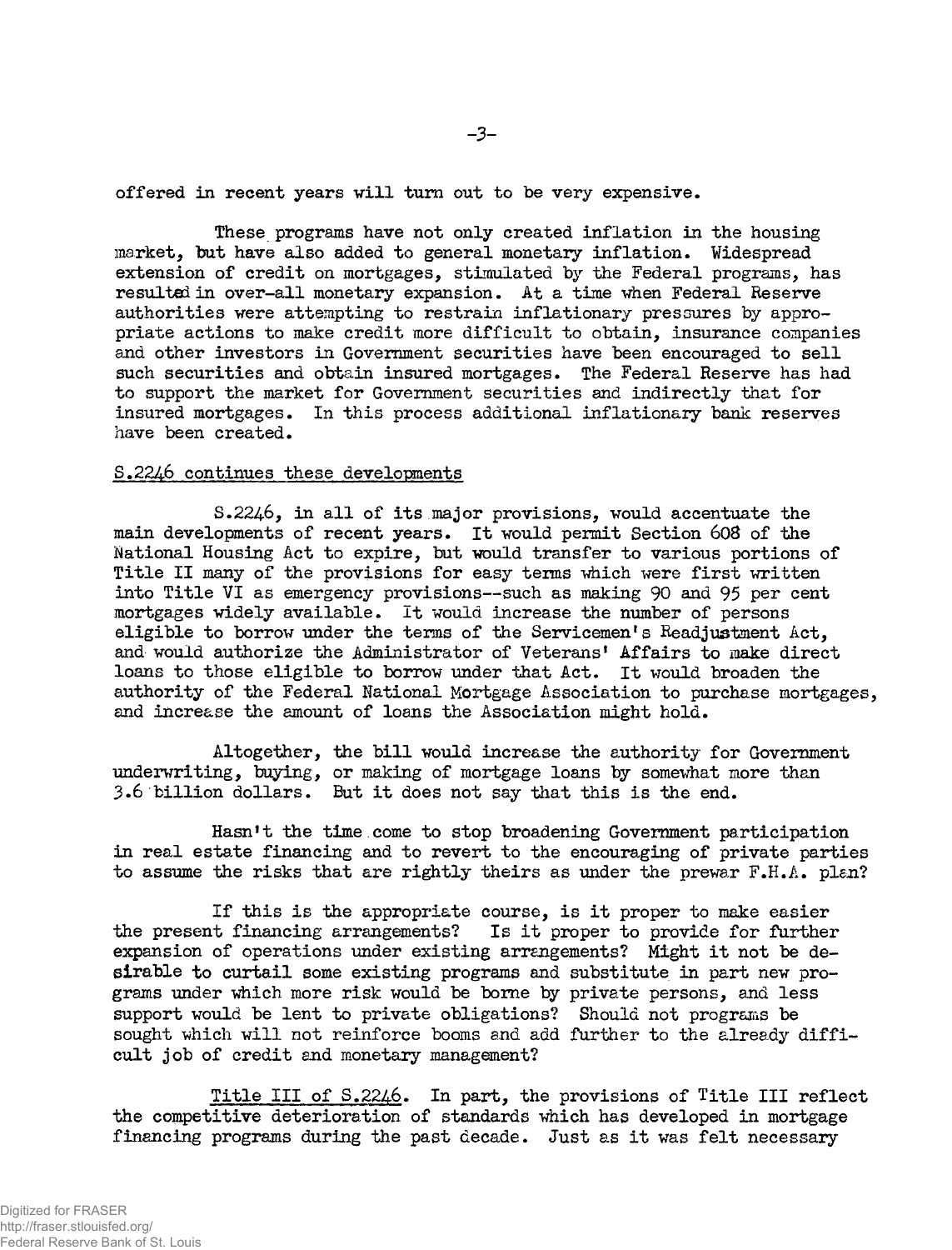to make terms under the Servicemen's Readjustment Act somewhat easier than those available under the F.  $H$ . A. programs of the time, and then to successively relax terms under both programs, it is now felt necessary to ease terms for middle income families who want to try obtaining housing through cooperative efforts. It is difficult to see what other effect progressive relaxation of terms by Government action can have, or whether the process can logically stop. Someone is always likely to be priced out of the market by relaxed terms which sustain inflation. And there will always be someone who cannot meet even the easiest terms.

Attached is an appraisal of the principal provisions of Title III, indicating the differences between its probable operation and existing F.H.A. procedures. (The statement by Governor Eccles discusses more fully the differences between the two programs with respect to their financing and the effects on the money market.)

The conclusions that may be drawn from an appraisal of the bill and comparisons with existing legislation may be summarized as follows:

(1) The middle income cooperative housing provisions would within the limits established by the Act stimulate the building of cooperative projects, because of the more favorable terms, than would otherwise be available.

(2) These projects would have definite advantages in competition with existing and other newly constructed projects and would tend to depress the markets for other housing.

(3) Purchasers of the Corporation's debentures would be much more adequately protected against risk and the inconvenience of foreclosure ana default than is generally the case for other Government corporations such as Federal Land Banks and Home Loan Banks.

(4) The debentures would be practically the same as Government guaranteed obligations, thus in effect restoring a practice which was abandoned years ago as undesirable.

(5) Under the guarantees and safeguards now in the bill, the Corporation should be able to borrow in the money market in competition with Government securities at only slightly higher rates.

(6) The effect on the monetary situation of the issuance of such securities would be practically the same as a Government deficit. Purchasers would either sell or refrain from buying Government securities in the form of direct obligations. Banks, and to some extent the Federal Reserve, would then have to buy more Government securities. The result would be an expansion in bank credit and the supply of money, that is, a credit inflation.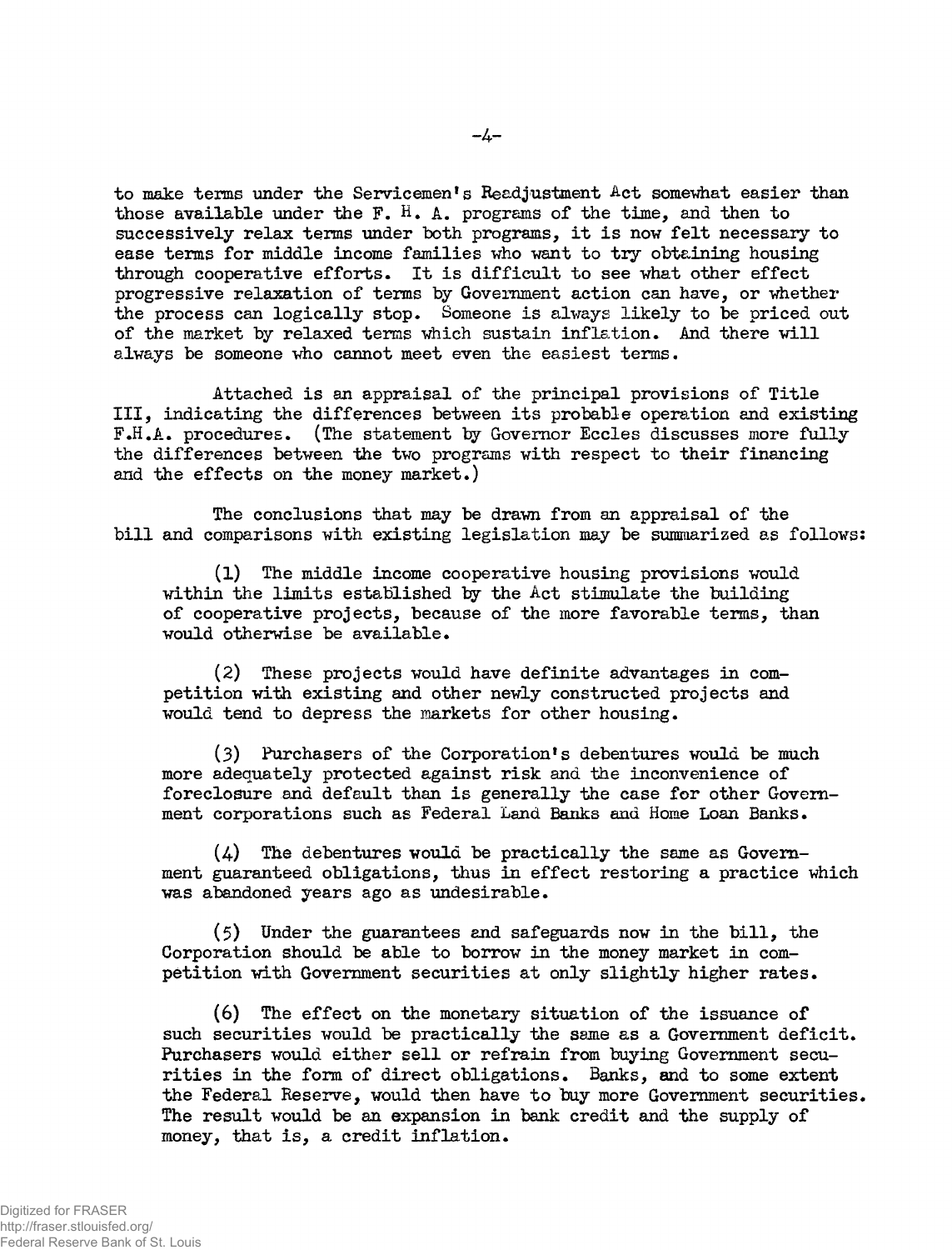We should be moving away from, instead of further into, the kind of program that has developed toward socialization of housing credit. Title III suitably modified could provide a means for bringing about some of the necessary changes.

Amendments which would improve Title III of the amendment in the nature of a substitute for S.2246 are attached.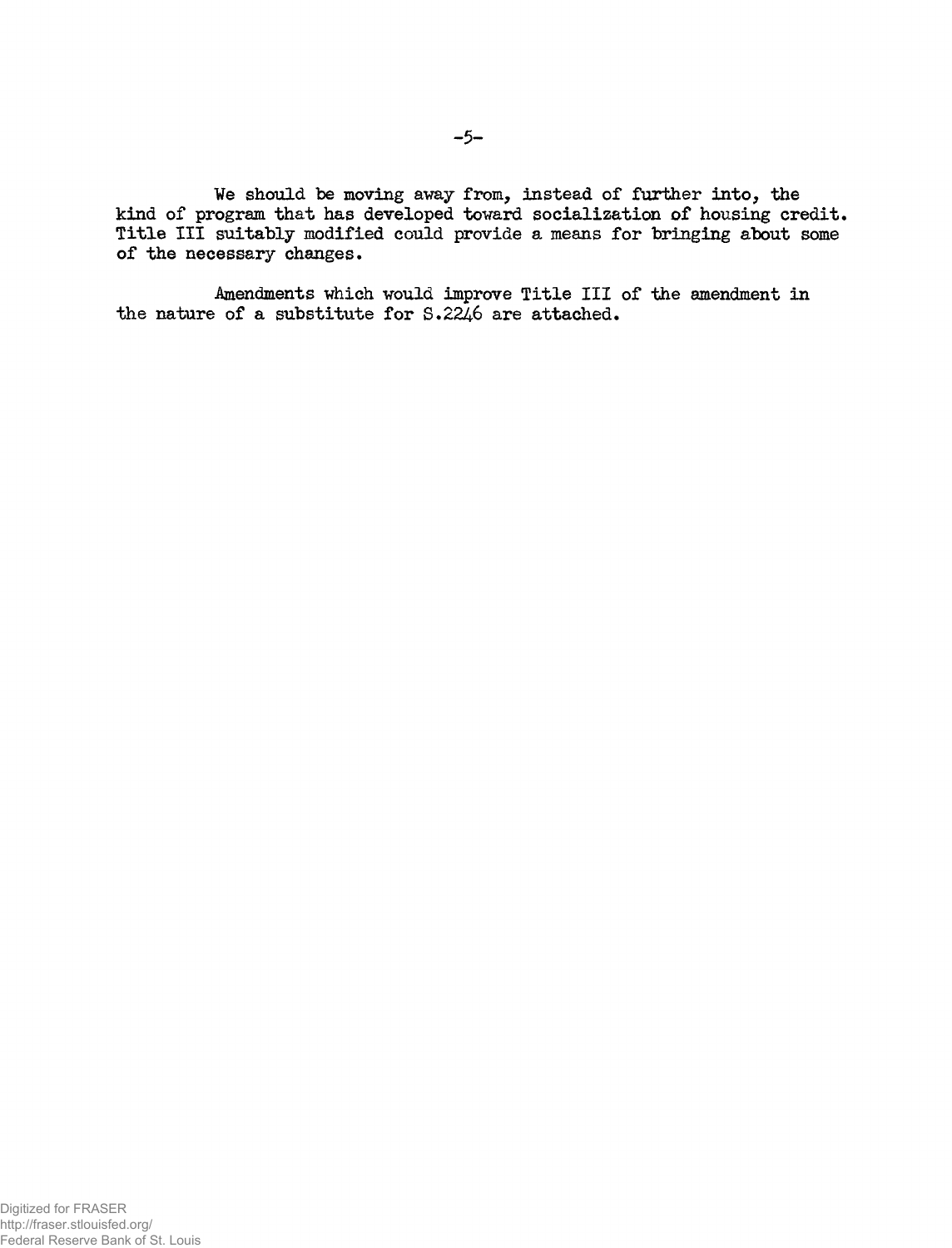## PRINCIPAL PROVISIONS OF TITLE III, S.2246, AND COMPARISON WITH FHA-INSURED LOANS

The National Mortgage Corporation for Housing Cooperatives would have greater control over the kind of housing it would finance and the timing of its operations than existing agencies have for the most part. The Corporation would be in a stronger position to enforce standards in the public interest and to audit costs. It would also be in a position to minimize the inflationary influences of building it financed. All of these advantages could, of course, be nullified if the program were used, as other programs have been used, to satisfy housing demands faster than is economically desirable.

In general effect, the cooperative financing plan is closely similar to much of the financing now being done with FHA-insured mortgages, although the mechanism used would be different. Under the FHA plan, private lenders advance their own money on mortgages covering either existing properties or properties to be built. The loan may represent not more than 80 per cent of the value of an existing house, as determined by FHA, and if S.2246 is enacted may be as high as 90 or 95 per cent of FHAfs estimate of value in the case of new construction which, according to many, may be equal to or greater than actual construction cost. The loan may bear interest at not more than  $4, 4-1/2$ , or 5 per cent, depending on the transaction involved, and may run for as long as 20, 25, or 32 years.

In addition to interest, the borrower under an FHA mortgage pays an annual insurance premium of  $1/2$  of 1 per cent, in most cases, of the average outstanding principal. Out of this premium FHA pays its operating expenses and sets up a reserve fund to pay losses. Credits to this reserve have apparently amounted to about l/4 of 1 per cent of outstanding balances. If a mortgagor defaults, the mortgagee has the task of foreclosing. After foreclosure, he may turn the title over to FHA and in exchange obtain debentures payable by FHA and fully guaranteed by the United States, which are negotiable, bear interest at not more than 3 per cent, and mature 3 years after the maturity of the defaulted mortgage. In practice, FHA has called such debentures very soon after issue.

Under the cooperative financing plan, the proposed National Mortgage Corporation for Housing Cooperatives would obtain its initial capital of 100 million dollars from the Treasury, as other housing agencies such as FHA, H0LC, and the Federal Home Loan Banks obtained their capital, and would be authorized to have outstanding eventually not more than 1 billion dollars of debentures. These debentures would not be guaranteed, but would provide that, if the Corporation defaulted on its debentures, it would exchange them for debentures fully guaranteed by the United States which would be negotiable, bear interest at not more than 3 per cent, and mature three years after the maturity of the original debenture.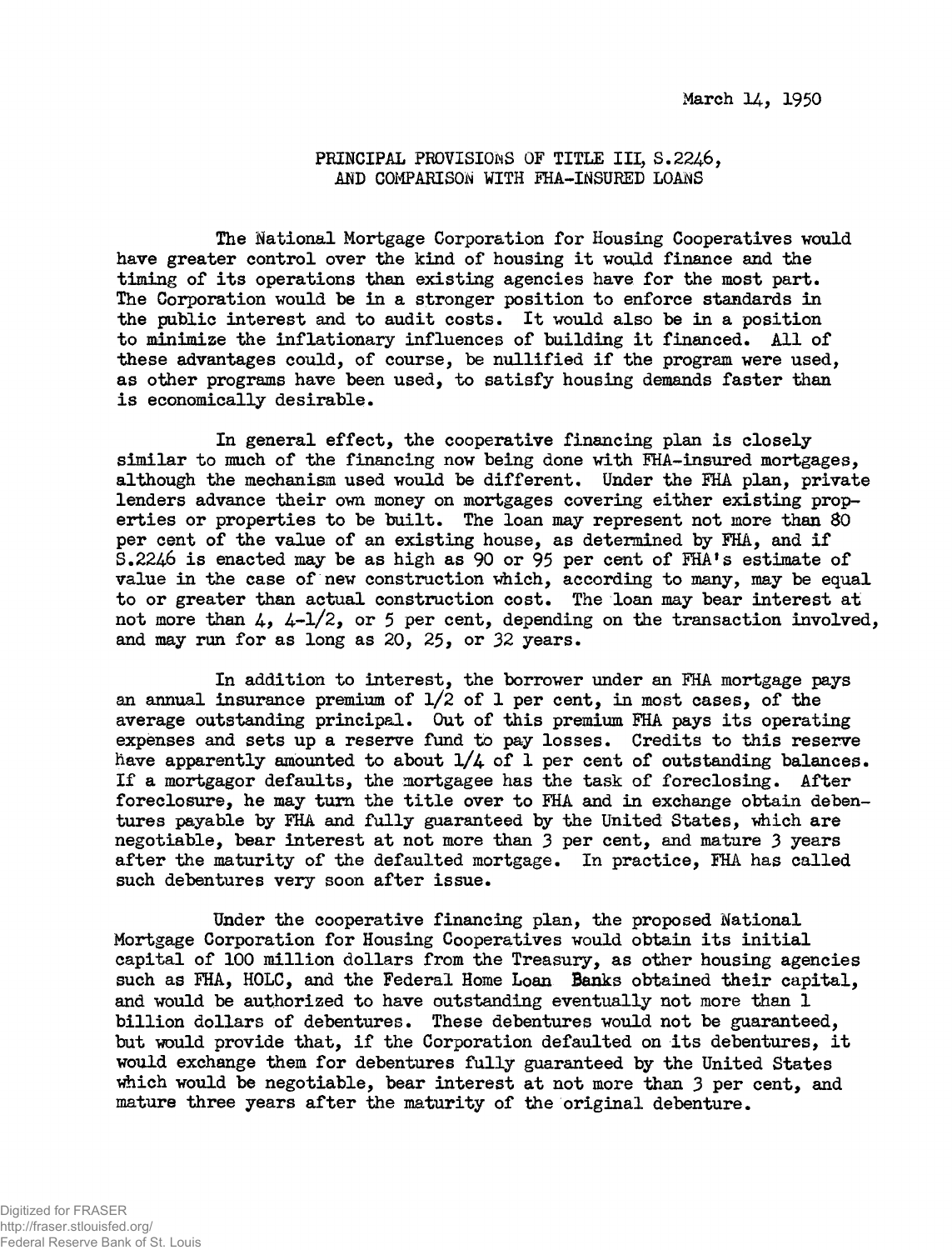Cooperative associations or non-profit housing corporations would be able to borrow from the Corporation only for the construction of housing for "middle income families". Before borrowing from the Corporation they would be able to obtain a certain amount of technical assistance from the Housing and Home Finance Agency, and, if the project looked sound, a loan for planning and development from the HHFA, which would be paid off from the proceeds of loans from the Corporation,

Property loans from the Corporation would run for as long as 50 years, and would provide for possible extensions to a maximum of 63 years. The loans would bear interest at the rate determined by the Corporation so as to cover the cost of money to the Corporation, operating expenses, any reserves the Corporation might decide on, and a sum equivalent to  $1/4$  of 1 per cent of the outstanding loan balance to be credited to an "Insurance Fund" against which losses on mortgages would be charged.

The maximum amount of loan would be the cost of the borrower's project, but the borrower would buy stock in the Corporation equivalent to 2-1/2 per cent at the time of application, another 2-1/2 per cent on completion of construction, and 5 per cent during the succeeding 20 years. When the loan had been paid down so that the remaining balance was equal to the amount of the borrower's stock, the stock could be applied as payment in full. The report of the Senate Committee on Banking and Currency calculates that a 50 year loan would be paid off in this way in 36 years. "When the private capital in the Corporation amounts to one-half of the Government capital, the Corporation would begin retiring the Government capital.

The attached statement of Governor Eccles includes further discussion of methods of financing the Corporation and its possible effects on the money market and on Federal Reserve policies. It also contains a further comparison with FHA procedures and their effects on the money market.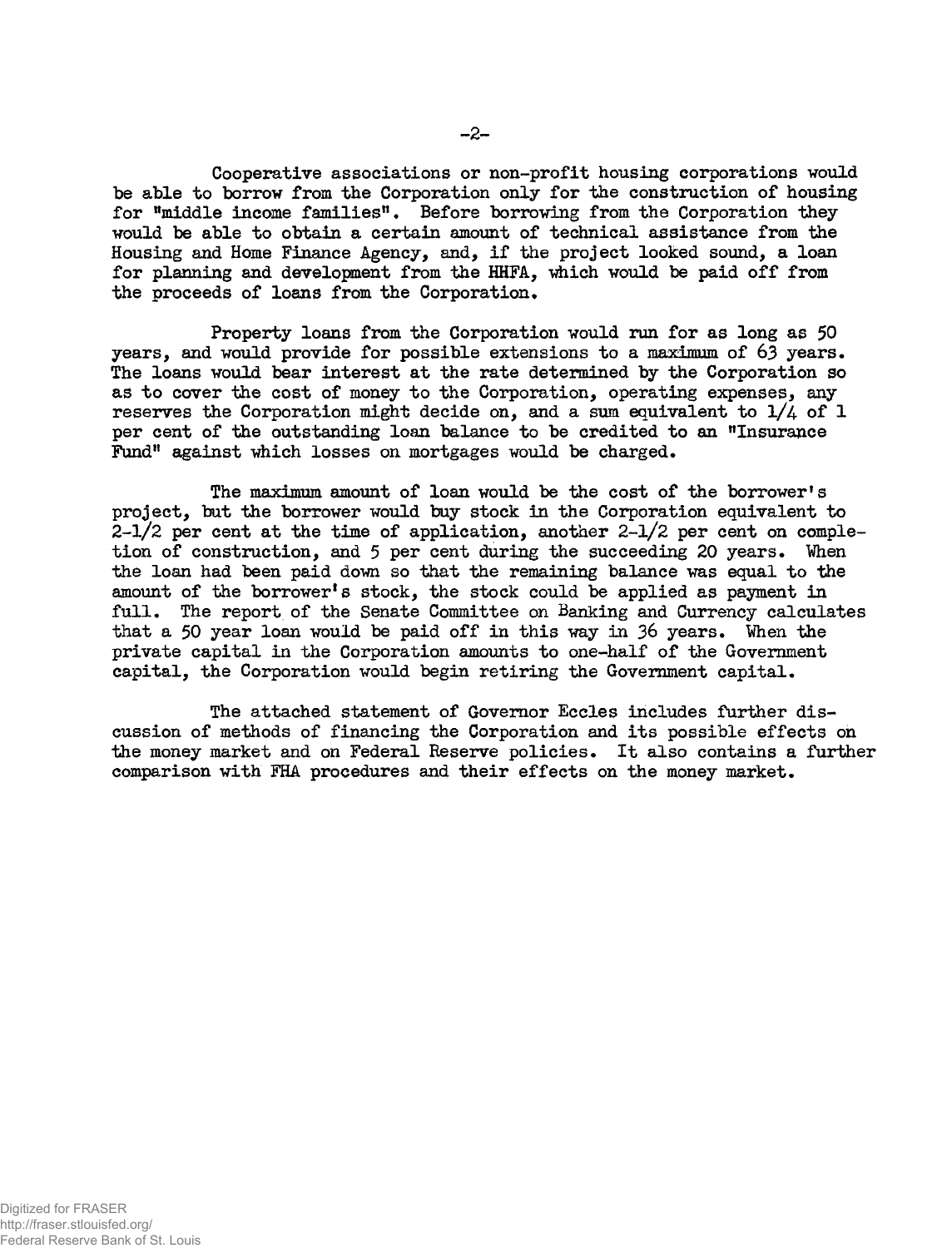## EFFECT OF HOUSING FINANCE ON FEDERAL RESERVE POLICIES

Statement Prepared by Marriner S. Eccles, Member of Board of Governors of the Federal Reserve System

Under Title III of Senate Bill 2246—the Housing Act of 1950—the obligations vhich would be issued by the proposed National Mortgage Corporation for Housing Cooperatives would compete directly with Government securities in the money market. They would be purchased largely by banks and other investors, which otherwise would probably hold Government securities. As a result, either the Federal Reserve would have to purchase additional Government securities, thus creating new bank reserves, or prices of Government securities would decline, i.e., interest rates would rise.

Although the protective aspects of the Corporation's obligations authorized by the bill are designed to be similar to those of FHA mortgage insurance, there are important differences between the two. Apart from the original capital of the Corporation, the funds extended by the Corporation would be private funds, but the ultimate lender, i.e., the purchaser of the debenture, is more adequately protected against difficulties and risk of loss than is the mortgagee or holder of an FHA-insured mortgage. If the Corporation defaults on a debenture, it itself makes the exchange for a guaranteed debenture, whereas if an FHA mortgagor defaults on his mortgage, FHA makes the exchange of the mortgage for a guaranteed debenture after the mortgagee has foreclosed and obtained title to the property. It would be reasonable to expect, moreover, that the Corporation would have less occasion to issue guaranteed debentures because, while FHA issues guaranteed debentures for every individual mortgage which is foreclosed, the Corporation would not have to issue guaranteed debentures in exchange for its other debentures until a very large proportion of its mortgages had gone bad and its capital, surplus, and reserves had been impaired to a point where the Corporation could not meet its obligations.

For these reasons and because of the other safeguards, the Corporation's debentures issued to obtain new funds should have an even more favorable market than the obligations of other Government corporations, such as Federal Land Banks, which are not protected in the same manner, and would be in effect the same as guaranteed Government securities. The competition which would arise in the market between Government securities and obligations of the Corporation would, therefore, be very direct. Most of the buyers of the debentures would be banks, institutions, and other investors that would probably otherwise hold Government securities.

As the bill stands, the Corporation would have a great deal of discretion about the gross interest rate to charge borrowers and the mortgage maturities to permit. The Corporation would probably be able to borrow at slightly above the long-term Government rate, and the lowest gross rate to borrowers might be little over 3 per cent, although it would have the authority to charge higher rates and build up reserves. On the other hand,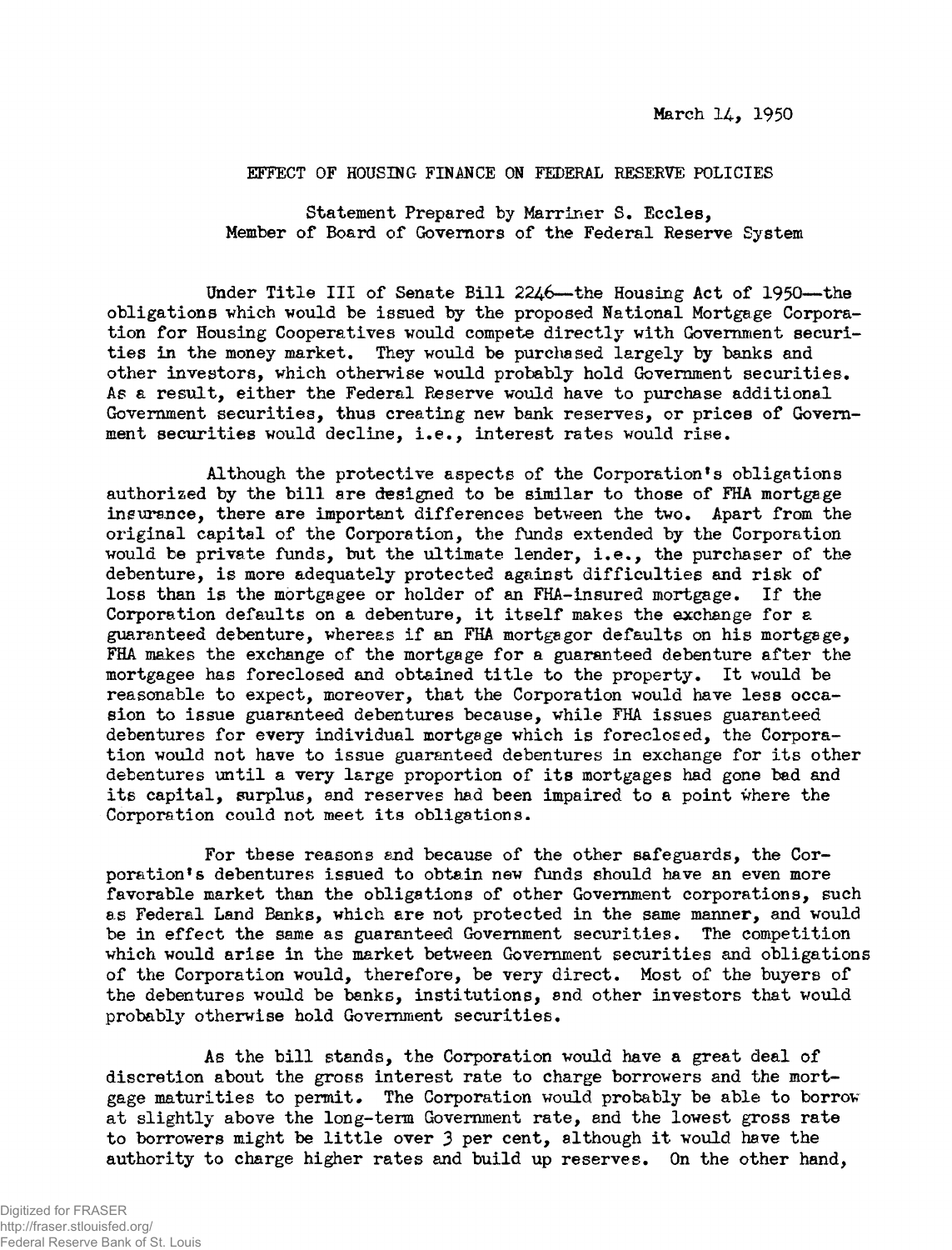by issuing short-term debentures, the Corporation might get its money as low as  $1-1/4$  or  $1-1/2$  per cent, which might permit a gross rate much lower than 3 per cent.

If the Corporation were to obtain fmds for long-term mortgage lending by borrowing substantial amounts on short-term obligations, it would not only run the risk of adverse market fluctuations, but it would in all likelihood obtain these short-term funds largely from expansion of bank credit. This could be undesirable in a period when general credit policy was directed toward limiting expansion of bank credit.

In view of the safeguards with respect to capital of the Corporation and insurance reserves against the debentures included in the law, it is unnecessary to add the undesirable feature of what is in effect a direct Government guarantee of the debentures. The Corporation should be able to borrow on terms just as favorable as the Federal Land Banks and the Home Loan Banks, which now have no such guarantee. The debentures then would be more truly of the nature of private obligations and compete less directly with Government securities.

The practice of issuing securities guaranteed by the Federal Government was abandoned many years ago because such issues came to be viewed as practically the same as direct Government obligations and were an indirect means of keeping the expenditures out of the budget. Issuance of guaranteed obligations has the same effect as an increase in the public debt. Investors buying the new securities might sell direct obligations of the Government. Either the prices of Government securities would fall and interest rates rise or the Federal Reserve would have to support the market by buying securities, thus creating bank reserves.

Action by the Federal Reserve of this nature might at times be inconsistent with major aims and statutory obligations of the Federal Reserve. An excellent description of the appropriate aims and procedures of Federal Reserve policies is given in a recent report of the Subcommittee on Monetary, Credit, and Fiscal Policies of the Joint Committee on the Economic Report, after conducting a comprehensive inquiry under the Chairmanship of Senator Douglas. This description may be summarized and paraphrased approximately as follows:

The role of the Federal Reserve in our economy is to supply the banking system with adequate lending power to support a growing and relatively stable economy and to exercise restraint upon excessive credit expansion that will lead to instability. This task has been made exceptionally difficult by the tremendous wartime growth of the public debt, the pervasive distribution of Government securities among many holders, and the tendency of these holders to view their securities as liquid assets readily convertible into money to be spent or otherwise invested. Attempts to sell these securities, unless buyers are readily available, tend to lower their prices, which means a rise in interest rates. In the absence of a demand by other investors, declining prices can be prevented only by Federal Reserve purchases.

 $-2-$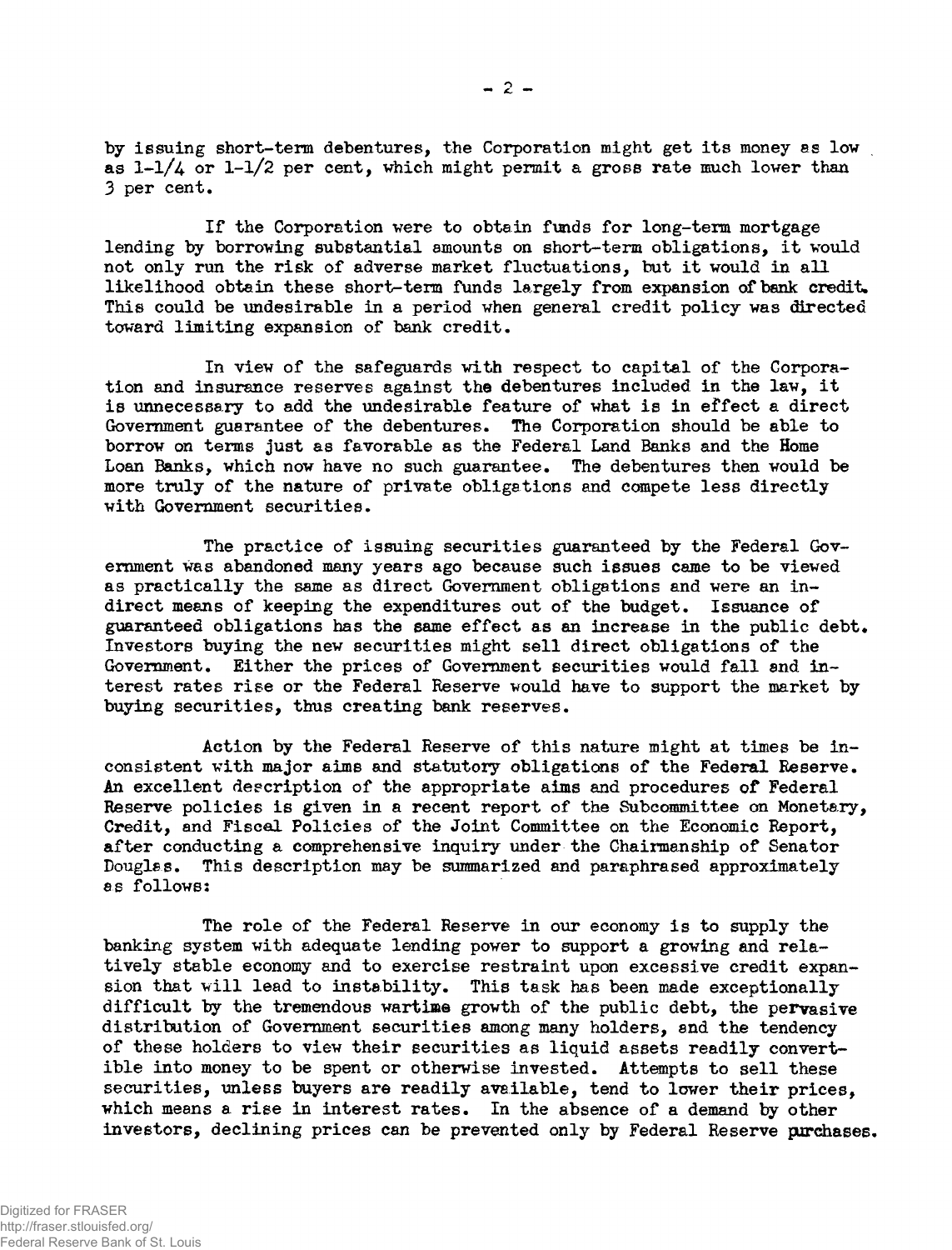But any expansion of Federal Reserve credit has the effect of supplying banks with additional reserve funds, on the basis of which the banking system by lending or investing and relending can expand bank credit, and the volume of money, by many times the amount of the reserves supplied.

This process of monetary inflation can be somewhat restrained by limiting Federal Reserve purchases of Government securities. As the Douglas Subcommittee report pointed out,  $\frac{1}{n}$  "the essential characteristic of a monetary policy that will promote general economic stability is its timely flexibility. " But Federal Reserve policies cannot be varied in response to changing needs without affecting interest rates. For the Federal Reserve to endeavor to maintain a rigid level of interest rates would mean supplying all credit demands in time of expansion and absorbing ail of the unused supply of credit in times of contracting demands. Such policies would tend to create instability, because they would tend to reinforce both the expansion and the contraction phases of economic fluctuation.

Another general point which should be kept in mind is that there are many interest rates which reflect, on the one hand, varying degrees of risk and liquidity involved in different obligations and, on the other hand, the supplies of funds that may be seeking relative safety and liquidity at the sacrifice of higher return or vice versa. For example, the Treasury can borrow at between 1 and  $1-1/4$  per cent on short-term obligations and at less than  $2-1/2$  per cent on long-term bonds, while business borrowers at banks pay from  $1-1/2$  to more than 6 per cent, depending on the size and risk of the loan, and consumer loans carry higher interest charges. These differences in the structure of interest rates must be taken into consideration in the determination of Federal Reserve policies.

What bearing do these observations have on housing finance and housing legislation? An important aspect of most of the housing legislation of the past two decades has been to make it possible for lenders to tap money markets at lower rates of interest and on more favorable terms than were previously available. These were and are, on the whole, desirable aims, as institutional arrangements in the mortgage market have had much need for improvement. Particularly during periods of depression and substantial unemployment it was most helpful to facilitate the flow of available investable funds into the mortgage market at reduced rates of interest. It is quite another matter, however, to adopt measures which will lead to the creation of new money to finance construction at a time when activity is already fully utilizing available supplies of material and labor and prices are higher than a large portion of potential buyers can afford.

The aim of many of the measures adopted and proposed has been to lower the cost of housing by obtaining low interest rates on mortgages—an important cost of home ownership. This is generally done by attaching some

T/ "Monetary, Credit, and Fiscal Policies", Report of the Subcommittee on Monetary, Credit, and Fiscal Policies of the Joint Committee on the Economic Report, January 23, 1950, p. 19.